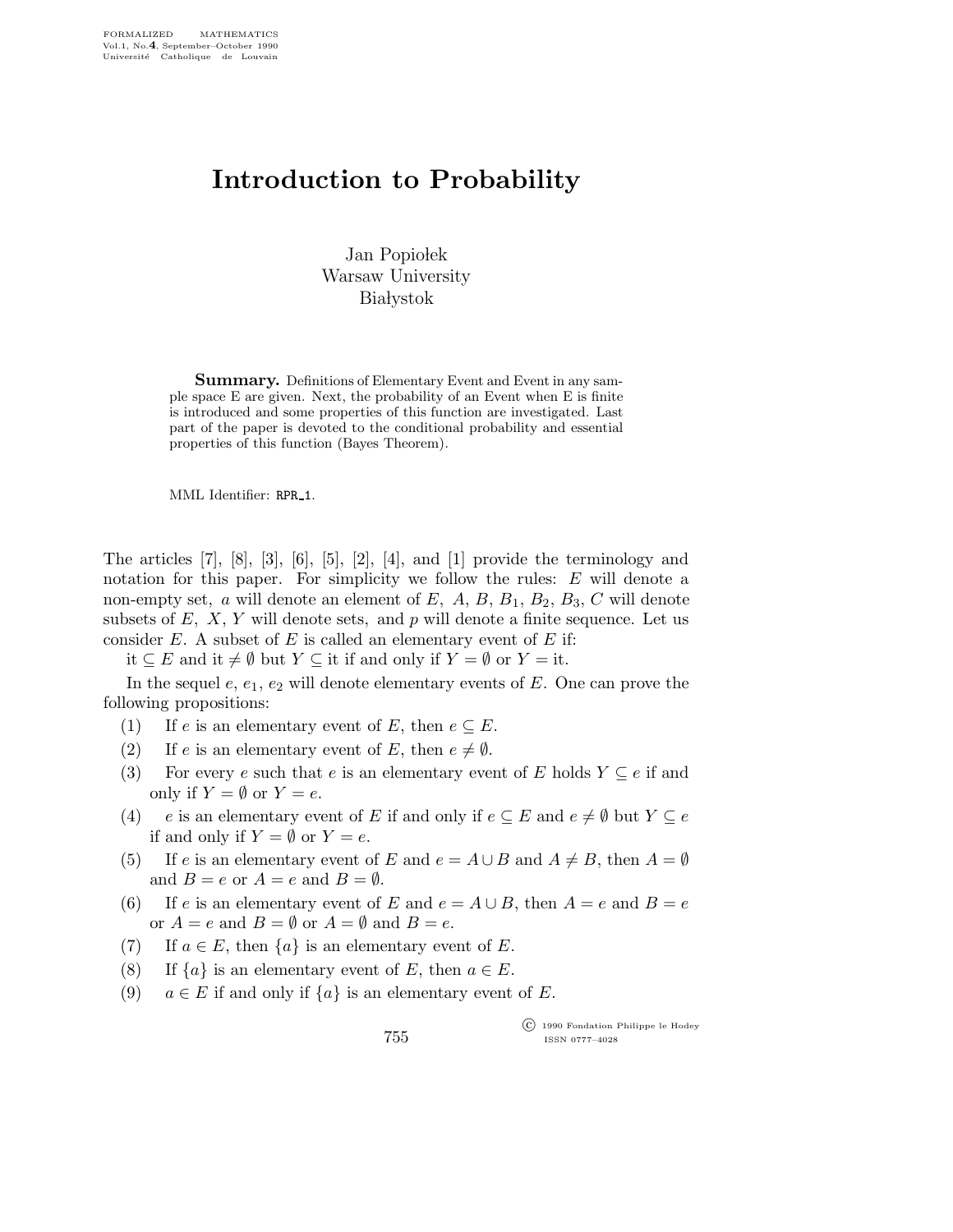- (10) If  $e_1$  is an elementary event of E and  $e_2$  is an elementary event of E and  $e_1 \subseteq e_2$ , then  $e_1 = e_2$ .
- (11) If e is an elementary event of E, then there exists a such that  $a \in E$ and  $e = \{a\}.$
- (12) For every E there exists e such that e is an elementary event of E.
- (13) For every  $E$  such that  $e$  is an elementary event of  $E$  holds  $e$  is finite.
- (14) If e is an elementary event of E, then there exists p such that p is a finite sequence of elements of E and rng  $p = e$  and len  $p = 1$ .

Let us consider  $E$ . An event of  $E$  is a subset of  $E$ .

The following propositions are true:

- (15) For every subset X of E holds X is an event of E.
- (16)  $\emptyset$  is an event of E.
- $(17)$  E is an event of E.
- (18) If A is an event of E and B is an event of E, then  $A \cap B$  is an event of E.
- (19) If A is an event of E and B is an event of E, then  $A \cup B$  is an event of E.
- (20) If  $A \subseteq B$  and B is an event of E, then A is an event of E.
- (21) If A is an event of E, then  $A^c$  is an event of E.
- (22) If e is an elementary event of E and A is an event of E, then  $e \cap A = \emptyset$ or  $e \cap A = e$ .
- (23) If A is an event of E and B is an event of E, then  $A \setminus B$  is an event of E.
- (24) If  $e$  is an elementary event of  $E$ , then  $e$  is an event of  $E$ .
- (25) If A is an event of E and  $A \neq \emptyset$ , then there exists e such that e is an elementary event of E and  $e \subseteq A$ .
- (26) If e is an elementary event of E and A is an event of E and  $e \subseteq A \cup A^c$ , then  $e \subseteq A$  or  $e \subseteq A^c$ .
- (27) If  $e_1$  is an elementary event of E and  $e_2$  is an elementary event of E, then  $e_1 = e_2$  or  $e_1 \cap e_2 = \emptyset$ .
	- Let us consider  $X, Y$ . We say that  $X$  exclude  $Y$  if and only if:  $X \cap Y = \emptyset$ .

Next we state several propositions:

- (28) X exclude Y if and only if  $X \cap Y = \emptyset$ .
- (29) If X exclude Y, then Y exclude X.
- $(30)$  A exclude  $A<sup>c</sup>$ .
- (31) For every A holds A exclude  $\emptyset$ .
- (32) A exclude B if and only if  $A \setminus B = A$ .
- (33)  $A \cap B$  exclude  $A \setminus B$ .
- (34)  $A \cap B$  exclude  $A \cap B^c$ .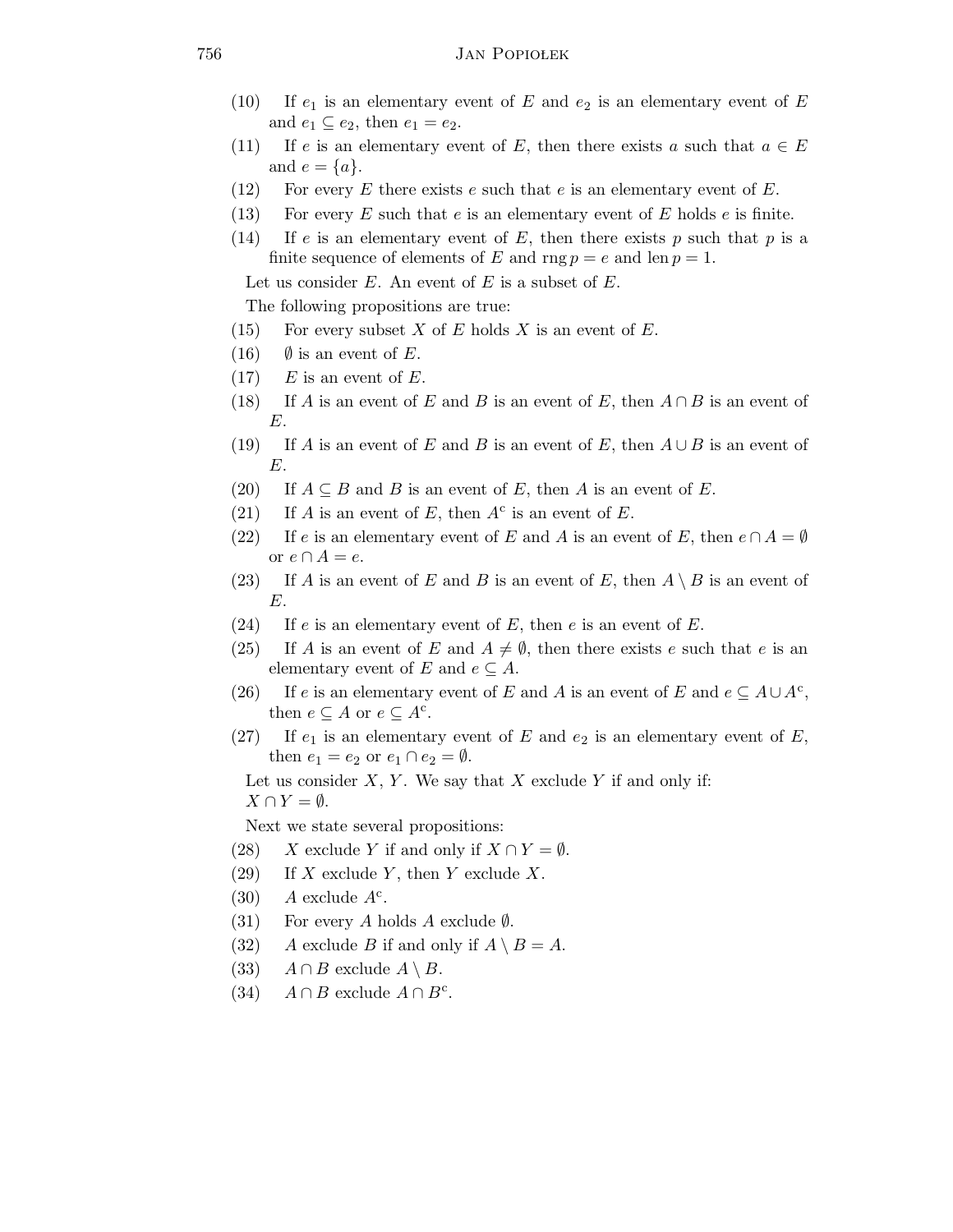- (35) If A exclude B, then A exclude  $B \cap C$ .
- (36) If A exclude B, then  $A \cap C$  exclude  $B \cap C$ .
- Let us consider  $E$ . Let us assume that  $E$  is finite. Let us consider  $A$ . The functor  $P(A)$  yields a real number and is defined as follows:
	- $P(A) = \frac{\text{card } A}{\text{card } E}.$

Let us consider E. Then  $\Omega_E$  is an event of E. Then  $\emptyset_E$  is an event of E. The following propositions are true:

- (37) If E is finite and A is an event of E, then  $P(A) = \frac{\text{card } A}{\text{card } E}$ .
- (38) If E is finite and e is an elementary event of E, then  $P(e) = \frac{1}{\text{card }E}$ .
- (39) If E is finite, then  $P(\Omega_E) = 1$ .
- (40) If E is finite, then  $P(\emptyset_E) = 0$ .
- (41) If E is finite and A is an event of E and B is an event of E and A exclude B, then  $P(A \cap B) = 0$ .
- (42) If E is finite and A is an event of E, then  $P(A) \leq 1$ .
- (43) If E is finite and A is an event of E, then  $0 \leq P(A)$ .
- (44) If E is finite and A is an event of E and B is an event of E and  $A \subseteq B$ , then  $P(A) \leq P(B)$ .
- $(46)^{1}$  If E is finite and A is an event of E and B is an event of E, then  $P(A \cup B) = (P(A) + P(B)) - P(A \cap B).$
- $(47)$  If E is finite and A is an event of E and B is an event of E and A exclude B, then  $P(A \cup B) = P(A) + P(B)$ .
- (48) If E is finite and A is an event of E, then  $P(A) = 1 P(A^c)$  and  $P(A^{c}) = 1 - P(A).$
- (49) If  $E$  is finite and  $A$  is an event of  $E$  and  $B$  is an event of  $E$ , then  $P(A \setminus B) = P(A) - P(A \cap B).$
- (50) If E is finite and A is an event of E and B is an event of E and  $B \subseteq A$ , then  $P(A \setminus B) = P(A) - P(B)$ .
- (51) If E is finite and A is an event of E and B is an event of E, then  $P(A \cup B) \leq P(A) + P(B).$
- $(52)$  If E is finite and A is an event of E and B is an event of E, then  $P(A \setminus B) = P(A \cap B^c).$
- (53) If E is finite and A is an event of E and B is an event of E, then  $P(A) = P(A \cap B) + P(A \cap B^c).$
- $(54)$  If E is finite and A is an event of E and B is an event of E, then  $P(A) = P(A \cup B) - P(B \setminus A).$
- $(55)$  If E is finite and A is an event of E and B is an event of E, then  $P(A) + P(A^c \cap B) = P(B) + P(B^c \cap A).$
- (56) Suppose  $E$  is finite and  $A$  is an event of  $E$  and  $B$  is an event of  $E$  and C is an event of E. Then  $P((A \cup B) \cup C) = (((P(A) + P(B)) + P(C)) ((P(A \cap B) + P(A \cap C)) + P(B \cap C))) + P((A \cap B) \cap C).$

<sup>1</sup>The proposition  $(45)$  became obvious.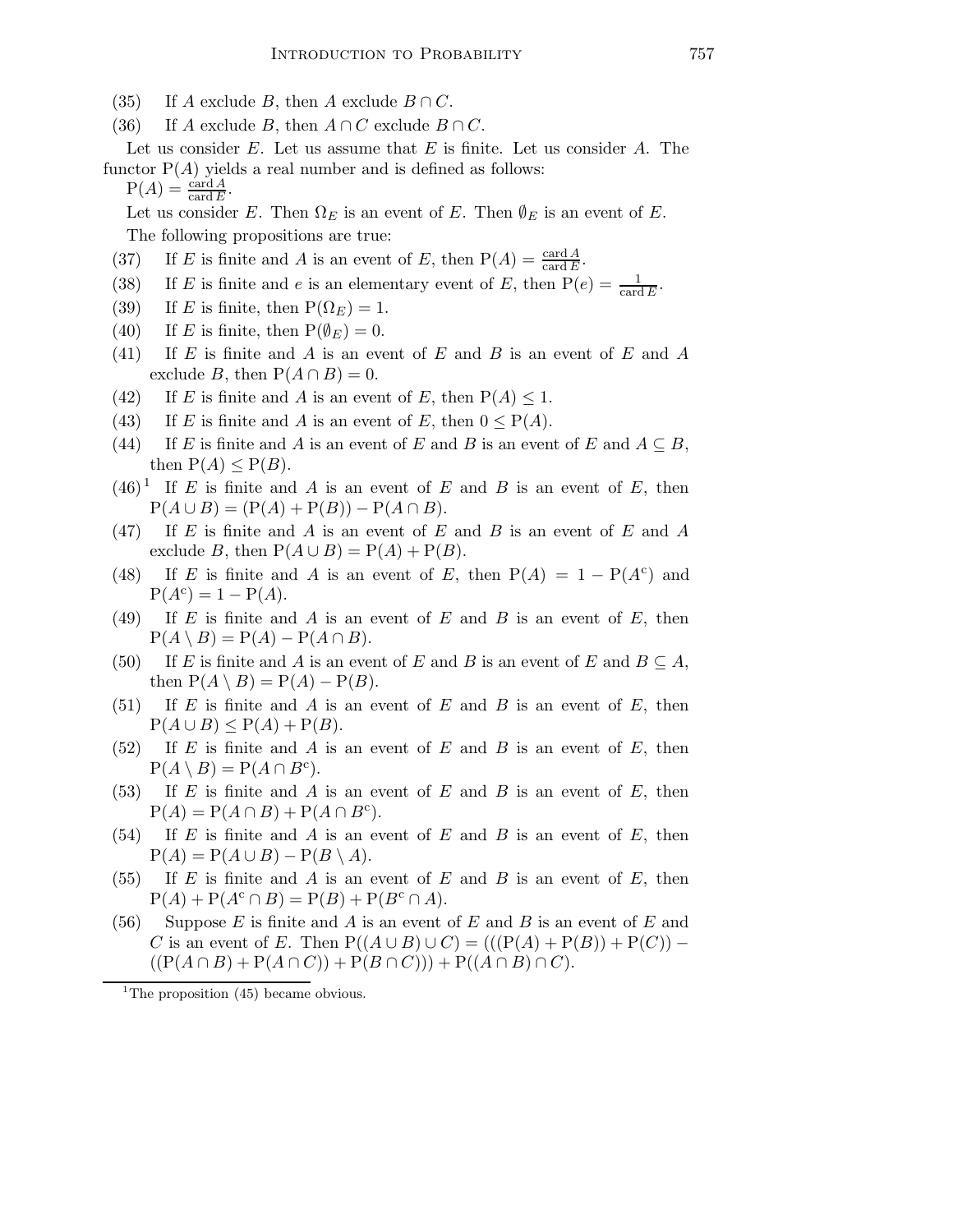- (57) If E is finite and A is an event of E and B is an event of E and C is an event of  $E$  and  $A$  exclude  $B$  and  $A$  exclude  $C$  and  $B$  exclude  $C$ , then  $P((A \cup B) \cup C) = (P(A) + P(B)) + P(C).$
- (58) If E is finite and A is an event of E and B is an event of E, then  $P(A) - P(B) \leq P(A \setminus B).$

Let us consider  $E$ . Let us assume that  $E$  is finite. Let us consider  $B$ . Let us assume that  $0 < P(B)$ . Let us consider A. The functor  $P(A/B)$  yielding a real number is defined by:

 $P(A/B) = \frac{P(A \cap B)}{P(B)}$ .

One can prove the following propositions:

- (59) If E is finite and A is an event of E and B is an event of E and  $0 < P(B)$ , then  $P(A/B) = \frac{P(A \cap B)}{P(B)}$ .
- (60) If E is finite and A is an event of E and B is an event of E and  $0 < P(B)$ , then  $P(A \cap B) = P(A/B) \cdot P(B)$ .
- (61) If E is finite and A is an event of E, then  $P(A/\Omega_E) = P(A)$ .
- (62) If E is finite, then  $P(\Omega_E/\Omega_E) = 1$ .
- (63) If E is finite, then  $P(\emptyset_F/\Omega_F) = 0$ .
- (64) If E is finite and A is an event of E and B is an event of E and  $0 < P(B)$ , then  $P(A/B) \leq 1$ .
- (65) If E is finite and A is an event of E and B is an event of E and  $0 < P(B)$ , then  $0 \leq P(A/B)$ .
- (66) If E is finite and A is an event of E and B is an event of E and  $0 < P(B)$ , then  $P(A/B) = 1 - \frac{P(B \setminus A)}{P(B)}$  $\frac{(D \setminus A)}{P(B)}$ .
- (67) If E is finite and A is an event of E and B is an event of E and  $0 < P(B)$ and  $A \subseteq B$ , then  $P(A/B) = \frac{P(A)}{P(B)}$ .
- (68) If E is finite and A is an event of E and B is an event of E and  $0 < P(B)$ and A exclude B, then  $P(A/B) = 0$ .
- (69) If E is finite and A is an event of E and B is an event of E and  $0 < P(A)$ and  $0 < P(B)$ , then  $P(A) \cdot P(B/A) = P(B) \cdot P(A/B)$ .
- (70) If E is finite and A is an event of E and B is an event of E and  $0 < P(B)$ , then  $P(A/B) = 1 - P(A<sup>c</sup>/B)$  and  $P(A<sup>c</sup>/B) = 1 - P(A/B)$ .
- (71) If E is finite and A is an event of E and B is an event of E and  $0 < P(B)$ and  $B \subseteq A$ , then  $P(A/B) = 1$ .
- (72) If E is finite and B is an event of E and  $0 < P(B)$ , then  $P(\Omega_E/B) = 1$ .
- (73) If E is finite and A is an event of E and  $0 < P(A)$ , then  $P(A<sup>c</sup>/A) = 0$ .
- (74) If E is finite and A is an event of E and  $P(A) < 1$ , then  $P(A/A<sup>c</sup>) = 0$ .
- (75) If E is finite and A is an event of E and B is an event of E and  $0 < P(B)$ and A exclude B, then  $P(A<sup>c</sup>/B) = 1$ .
- (76) If E is finite and A is an event of E and B is an event of E and  $0 < P(A)$ and  $P(B) < 1$  and A exclude B, then  $P(A/B<sup>c</sup>) = \frac{P(A)}{1-P(B)}$ .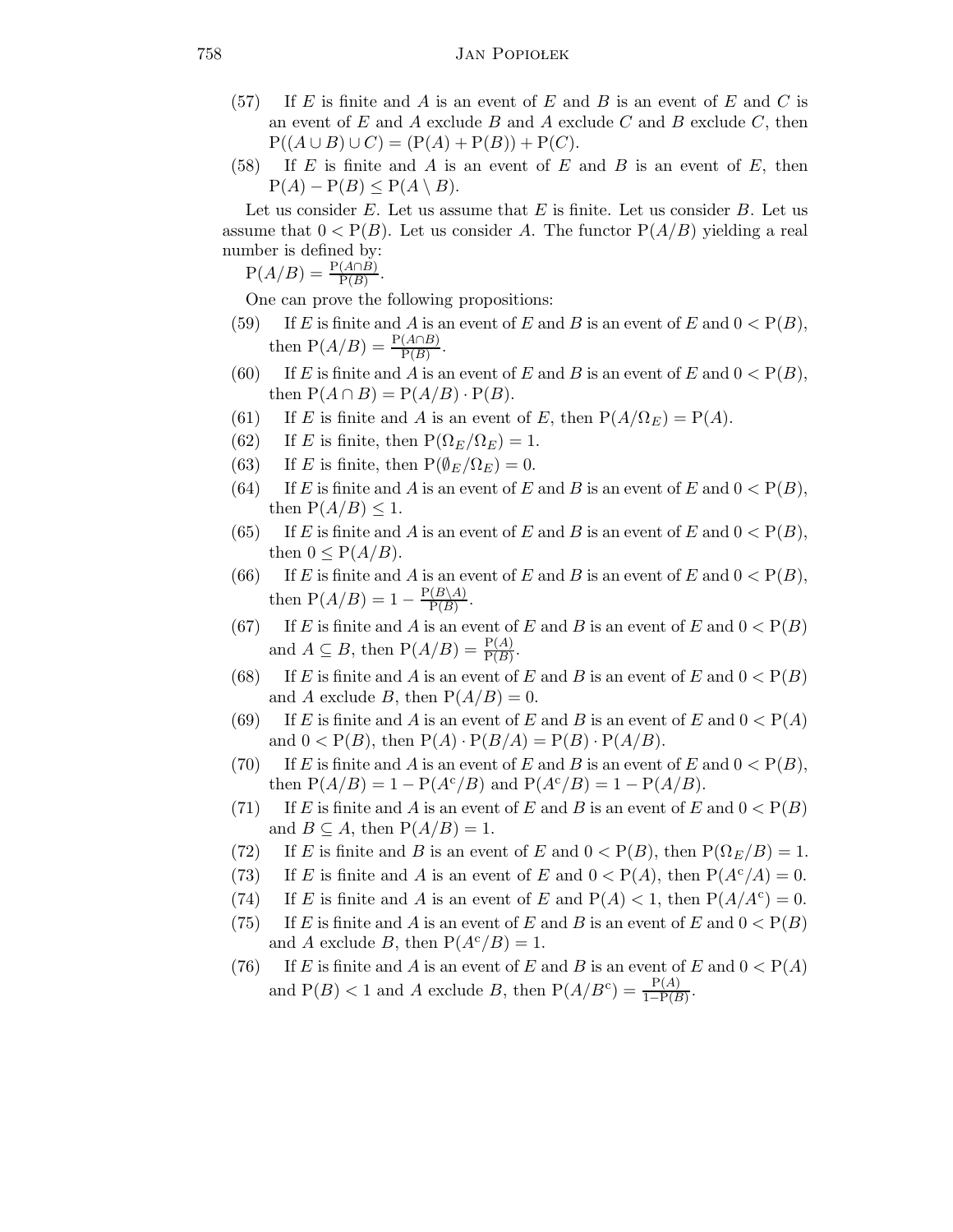- (77) If E is finite and A is an event of E and B is an event of E and  $0 < P(A)$ and  $P(B) < 1$  and A exclude B, then  $P(A<sup>c</sup>/B<sup>c</sup>) = 1 - \frac{P(A)}{1 - P(B)}$  $\frac{\Gamma(A)}{1-\mathrm{P}(B)}$ .
- (78) If E is finite and A is an event of E and B is an event of E and C is an event of E and  $0 < P(B \cap C)$  and  $0 < P(C)$ , then  $P((A \cap B) \cap C) =$  $(P(A/(B \cap C)) \cdot P(B/C)) \cdot P(C).$
- (79) If E is finite and A is an event of E and B is an event of E and  $0 < P(B)$ and  $P(B) < 1$ , then  $P(A) = P(A/B) \cdot P(B) + P(A/B^c) \cdot P(B^c)$ .
- (80) Suppose E is finite and A is an event of E and  $B_1$  is an event of E and  $B_2$  is an event of E and  $0 < P(B_1)$  and  $0 < P(B_2)$  and  $B_1 \cup B_2 = E$  and  $B_1 \cap B_2 = \emptyset$ . Then  $P(A) = P(A/B_1) \cdot P(B_1) + P(A/B_2) \cdot P(B_2)$ .
- (81) Suppose that
	- $(i)$  E is finite,
	- (ii) A is an event of  $E$ ,
	- (iii)  $B_1$  is an event of E,
	- $(iv)$   $B_2$  is an event of E,
	- (v)  $B_3$  is an event of E,
	- (vi)  $0 < P(B_1)$ ,
- (vii)  $0 < P(B_2)$ ,
- (viii)  $0 < P(B_3)$ ,
- (ix)  $(B_1 \cup B_2) \cup B_3 = E$ ,
- $(x)$   $B_1 \cap B_2 = \emptyset$ ,
- (xi)  $B_1 \cap B_3 = \emptyset$ ,
- (xii)  $B_2 \cap B_3 = \emptyset$ . Then  $P(A) = (P(A/B_1) \cdot P(B_1) + P(A/B_2) \cdot P(B_2)) + P(A/B_3) \cdot P(B_3)$ .
- (82) Suppose E is finite and A is an event of E and  $B_1$  is an event of E and  $B_2$  is an event of E and  $0 < P(A)$  and  $0 < P(B_1)$  and  $0 < P(B_2)$  and  $B_1 \cup$  $B_2 = E$  and  $B_1 \cap B_2 = \emptyset$ . Then  $P(B_1/A) = \frac{P(A/B_1) \cdot P(B_1)}{P(A/B_1) \cdot P(B_1) + P(A/B_2) \cdot P(B_2)}$ .

## (83) Suppose that

- $(i)$  E is finite,
- (ii)  $A$  is an event of  $E$ ,
- (iii)  $B_1$  is an event of E,
- (iv)  $B_2$  is an event of E,
- (v)  $B_3$  is an event of E,
- (vi)  $0 < P(A)$ ,
- (vii)  $0 < P(B_1)$ ,
- (viii)  $0 < P(B_2)$ ,
- (ix)  $0 < P(B_3)$ ,
- (x)  $(B_1 \cup B_2) \cup B_3 = E$ ,
- $(xi)$   $B_1 \cap B_2 = \emptyset$ ,
- (xii)  $B_1 \cap B_3 = \emptyset$ ,

(xiii)  $B_2 \cap B_3 = \emptyset$ .

Then 
$$
P(B_1/A) = \frac{P(A/B_1) \cdot P(B_1)}{(P(A/B_1) \cdot P(B_1) + P(A/B_2) \cdot P(B_2)) + P(A/B_3) \cdot P(B_3)}
$$
.